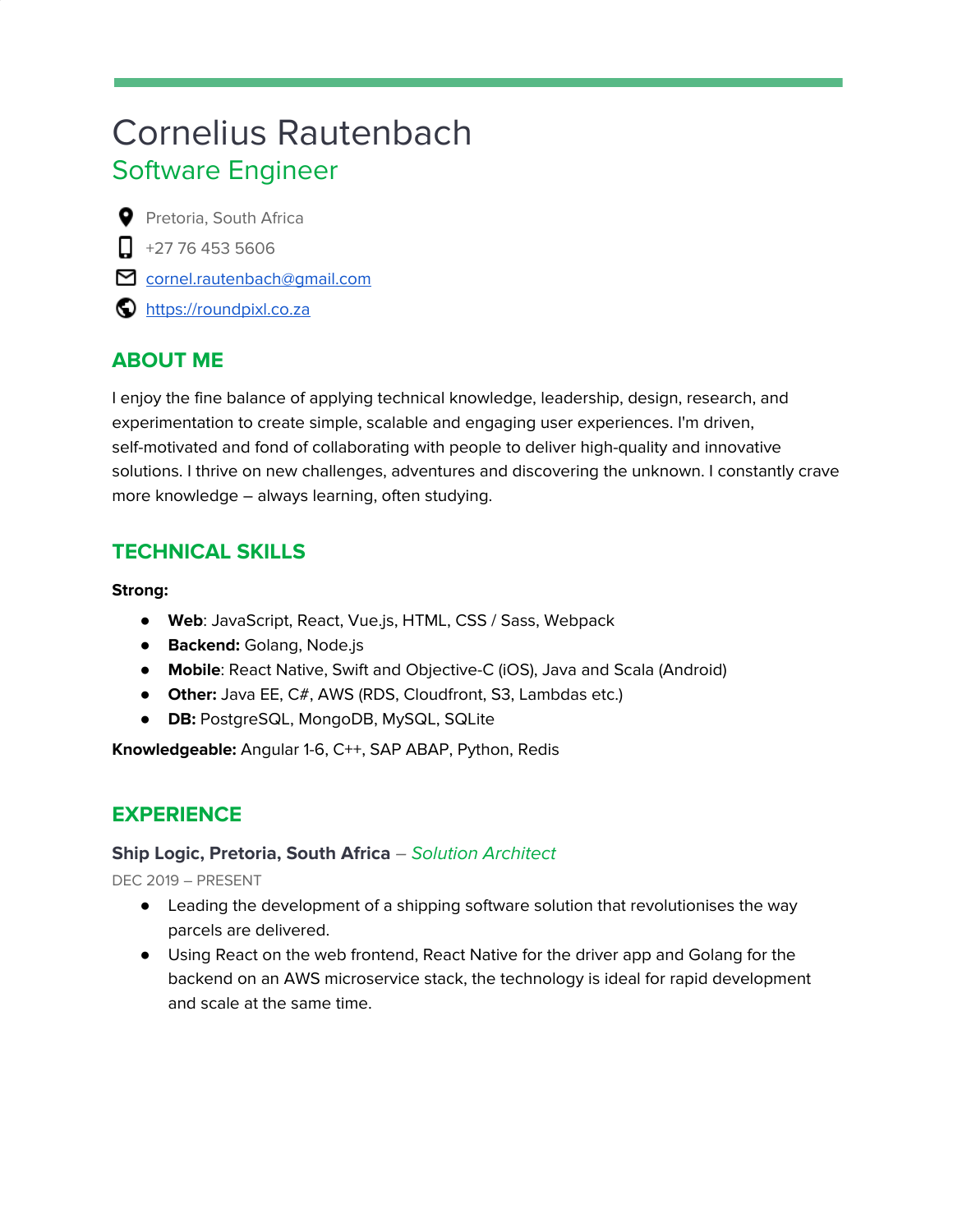## **ITSI Holdings, Pretoria, South Africa** – Solution Architect

MAR 2019 – DEC 2019

- Designing sustainable, scalable technical solutions based on the business requirements whilst overseeing that development efforts are aligned with the overall strategy.
- Overseeing and participating in technology selection for new projects.
- Development of a feature-rich web e-reader (**PWA using Vue.js**) to enable users to access all of their e-learning content on the go. This includes making highlights, drawing on PDFs, uploading content (similar to Google Drive), doing assessments and more.
- Development of a real-time analytics verification system (**Node.js**).
- Development of automated API integration tests using **Mocha and Chai**.

## **ITSI Holdings, Pretoria, South Africa** – Head of App Development

MAR 2017 – MAR 2019

- **Leading and managing a team** of Android, iOS and Windows developers providing guidance, strategy and collaboration with other departments.
- Maintaining an Android app (**Java and Scala**), implementing new features and optimizing the codebase to improve functionality on older devices.
- Development of an app for parents (**Xamarin**) to view learner activity, calendar events and newsletters.
- Implementation and coordination of automated UI test frameworks for native apps.
- Development of a project management tool (**Vue.js**) to ensure teams are always up to date with tasks, milestones and commits.

## **ITSI Holdings, Pretoria, South Africa** – iOS Developer

JAN 2014 – MAR 2017

- Implemented a feature-rich iOS e-reader (**Objective C and Swift**) that involves complex user interfaces, encryption, compression and server-communication (REST).
- Developed libraries for highlighting, generating summaries and rendering a tree-view of data (**JavaScript**).

## **EPI-USE America, USA** – Full-stack developer

MAR 2011 – SEP 2013

- Technical consultant at various firms:
	- **○ Massachusetts Institute of Technology, MA, USA**
		- Led the discovery, design and development of various rich mobile web applications that integrate with an SAP backend (SAP ABAP, JSP, Java, Struts, HTML and JS).
	- **○ Starwood Hotels & Resorts Worldwide, Inc, NY, USA**
		- Developed an e-learning engine (Flash) that hosts and tracks e-learning content, simulations and animations.
	- **○ Roche/Genentech, CA, USA**
		- Developed a set of Content Migration Accelerators (Java) tools built to automate content migration from legacy systems to the SAP LSO AE.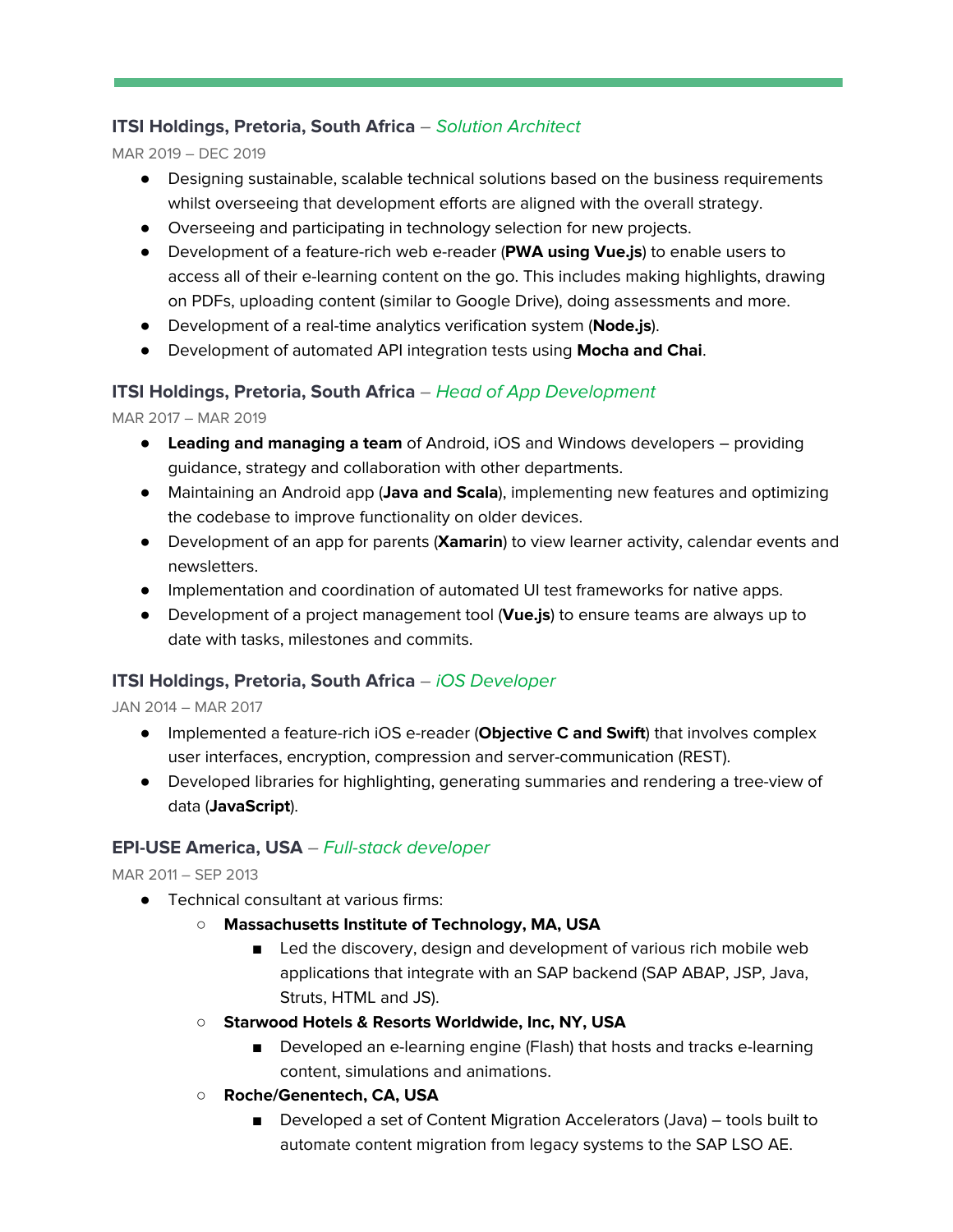### **Grintek Ewation, Pretoria, South Africa** – Java Developer

DEC 2009 – MAR 2011

- Development (**Java**) of signal intelligence tools, which include the following:
	- Video chat and voice calls using radio signals.
	- Battlefield planning based on signal intelligence.

#### **University of Pretoria, South Africa** – Assistant Lecturer

JUL 2007 – DEC 2007

● Assisting with and teaching the 'Multimedia for the Web' course.

## **EDUCATION**

#### **Agile Project Management –** Torque IT

AUG 2018

#### **Master of Business Administration (Cum Laude) –** Edinburgh Business School

2015 – 2017

This Masters programme covers key management disciplines, including people skills, economics, marketing, accounting, finance, strategic planning and project management.

#### **BSc (Hons) Computer Science (Cum Laude) –** University of Pretoria, South Africa

2009

This degree focusses on a range of complex Computer Science topics such as artificial intelligence, advanced computer graphics and network security.

#### **BIS Multimedia (Cum Laude) –** University of Pretoria, South Africa

2006 – 2008

The BIS Multimedia degree combines Computer Science and Information Science, focusing on software development and UI/UX design.

## **INTERESTS**

When I'm not in front of a computer screen, I love building and planting things, playing squash, trying new food, travelling to locations with unparalleled natural beauty, ticking off bucket list items, developing games and co-finding new tech startups.

## **SIDE PROJECTS**

A significant portion of my developer experience can be attributed to the side-projects I have been involved in after-hours. Here are some of the highlights:

#### **Web development**

● **Ticket Office** ([https://ticketoffice.co.za](https://ticketoffice.co.za/)) – Node.js, Vue.js, MongoDB